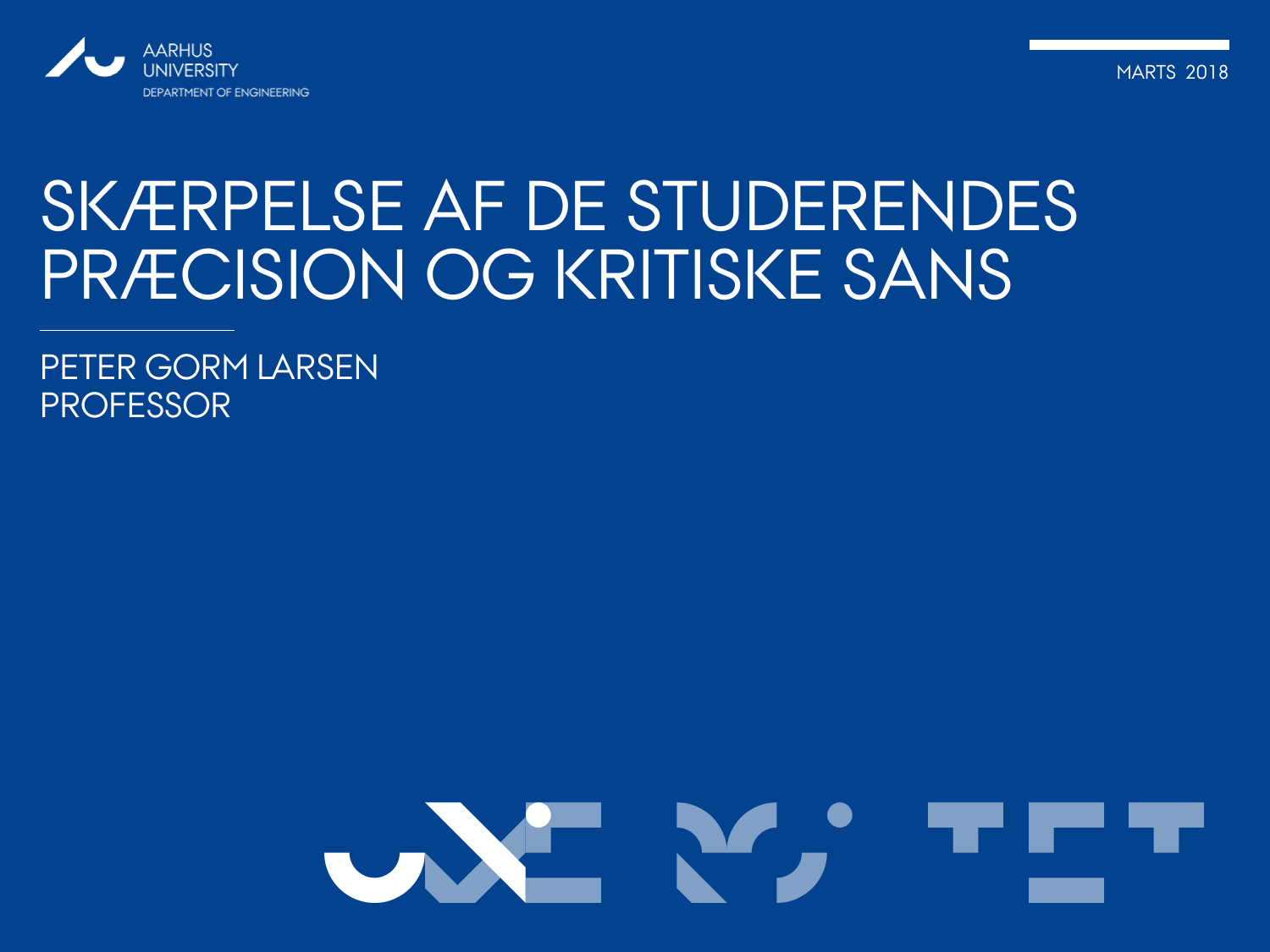

## LEARNING OBJECTIVES

When the course is completed, the student is expected to be able to:

› define and analyze the fundamental concepts of propositional logic and predicate logic

- › explain and apply modeling using discrete mathematics such as sets, lists, functions, relations and graphs.
- › describe the principles of various proof techniques such as induction, contradiction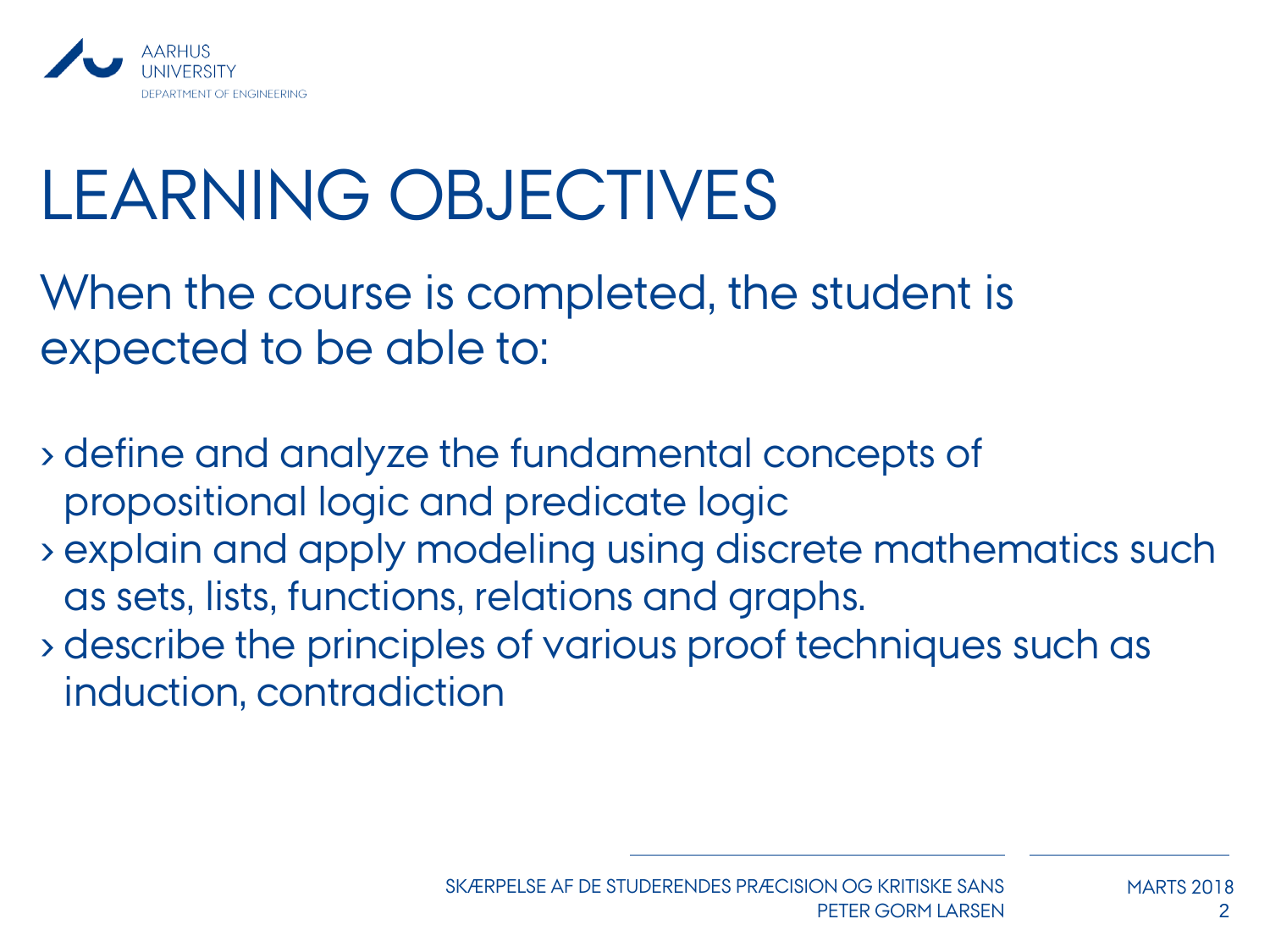

## IT TOOLS USED

- › Expertiza (for peer reviewing support) › A bit cumbersome and not integrated with BB › Very slow and still in a beta-stage › Otherwise well-fit for purpose
- › EDPuzzle (for augmenting videos with questions) › Quite good to work with
- › Probably we need to redo the question sessions more like Cousera etc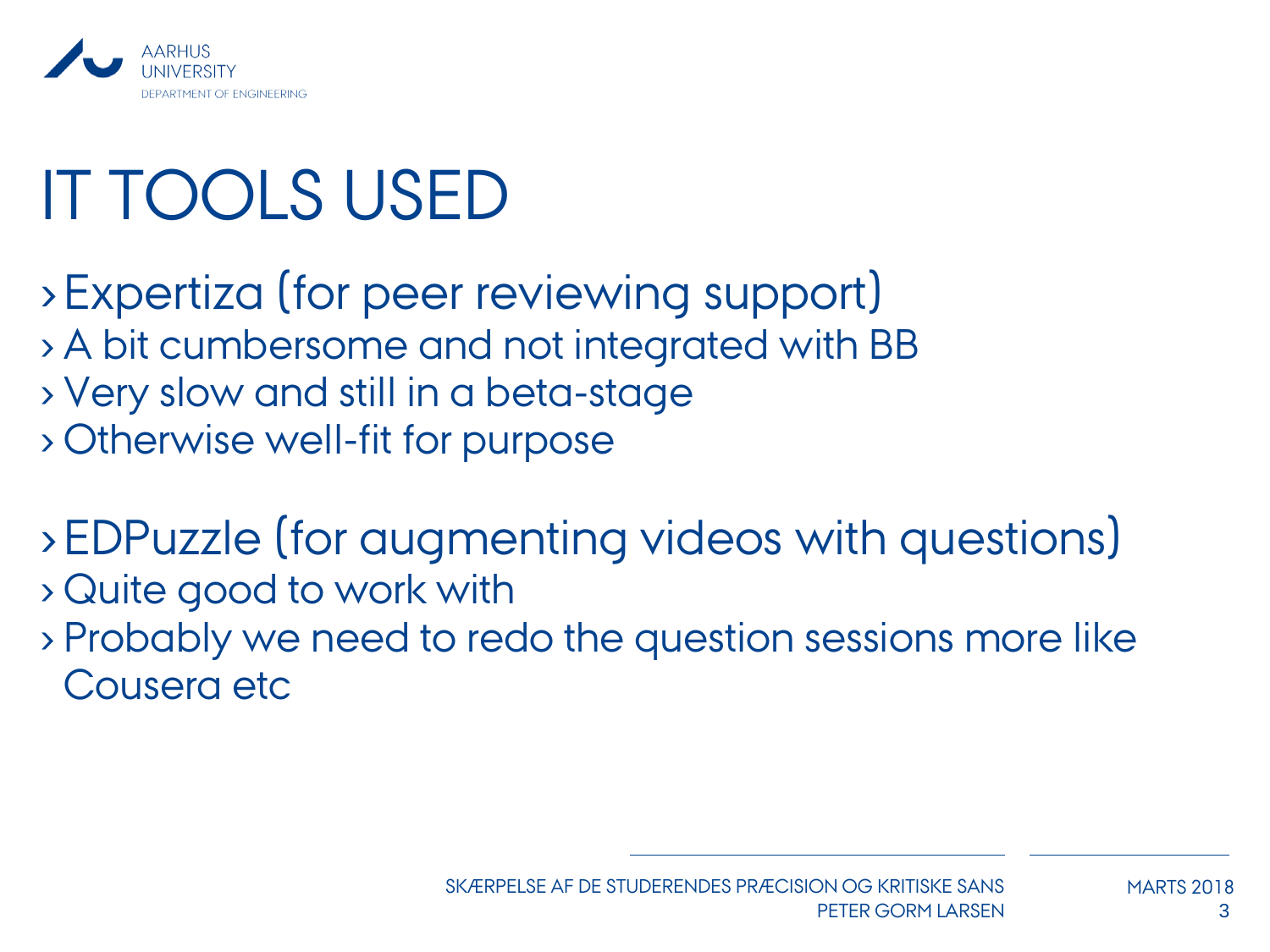

### TWO WEEKS – IN CLASS

| Monday Week X+1                                                                 |  |
|---------------------------------------------------------------------------------|--|
|                                                                                 |  |
|                                                                                 |  |
|                                                                                 |  |
| Wednesday                                                                       |  |
|                                                                                 |  |
| Preparation and discussion about the exam question related to this week's topic |  |
|                                                                                 |  |

#### Trial exams are really worthwhile although it can feel scary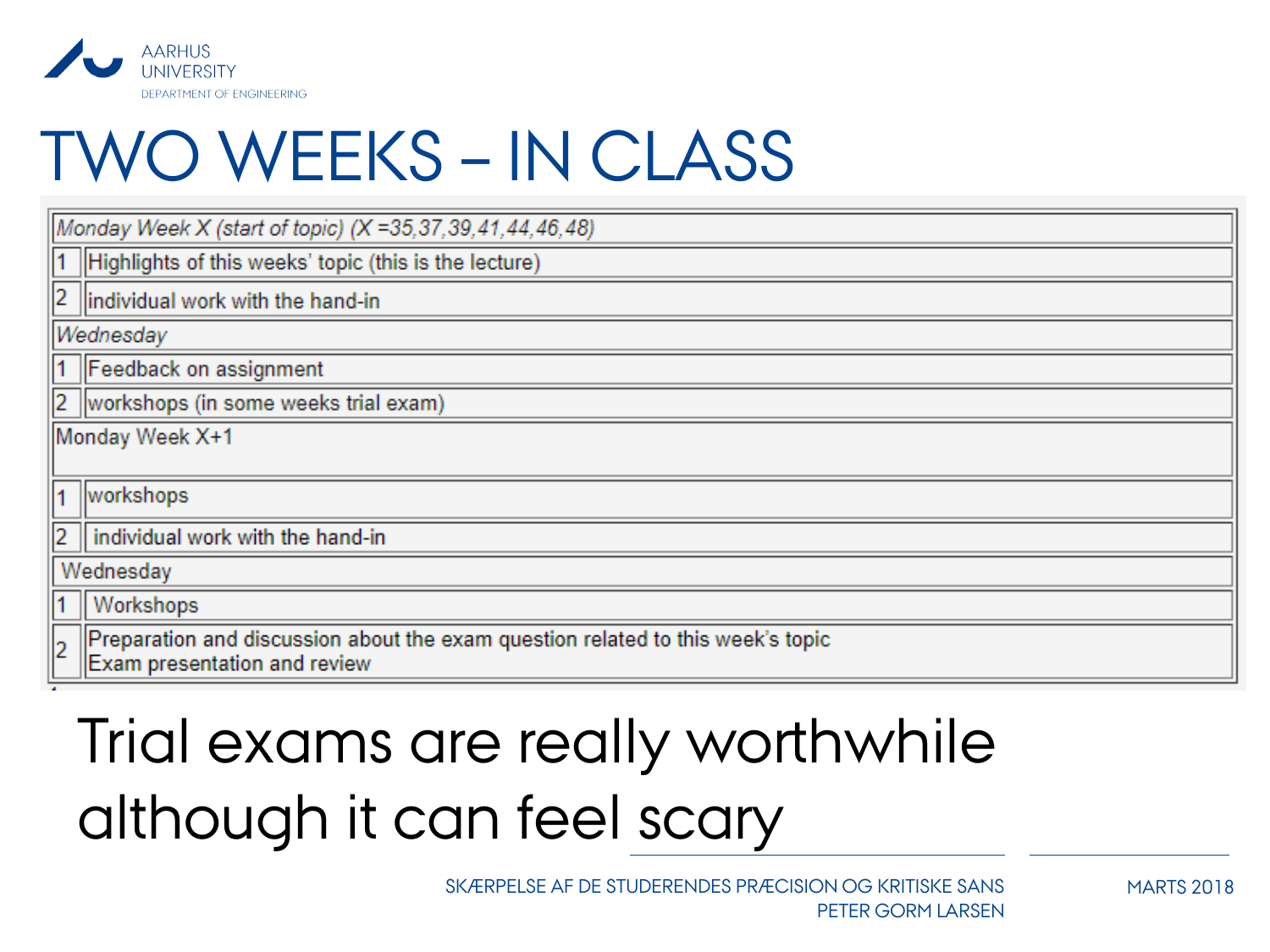

# $Mark =$ DEPARTMENT OF ENGINEERING 75% presentation + 25% review of 2 others EXAM ›In groups of three Presentation review review Practiced during the course